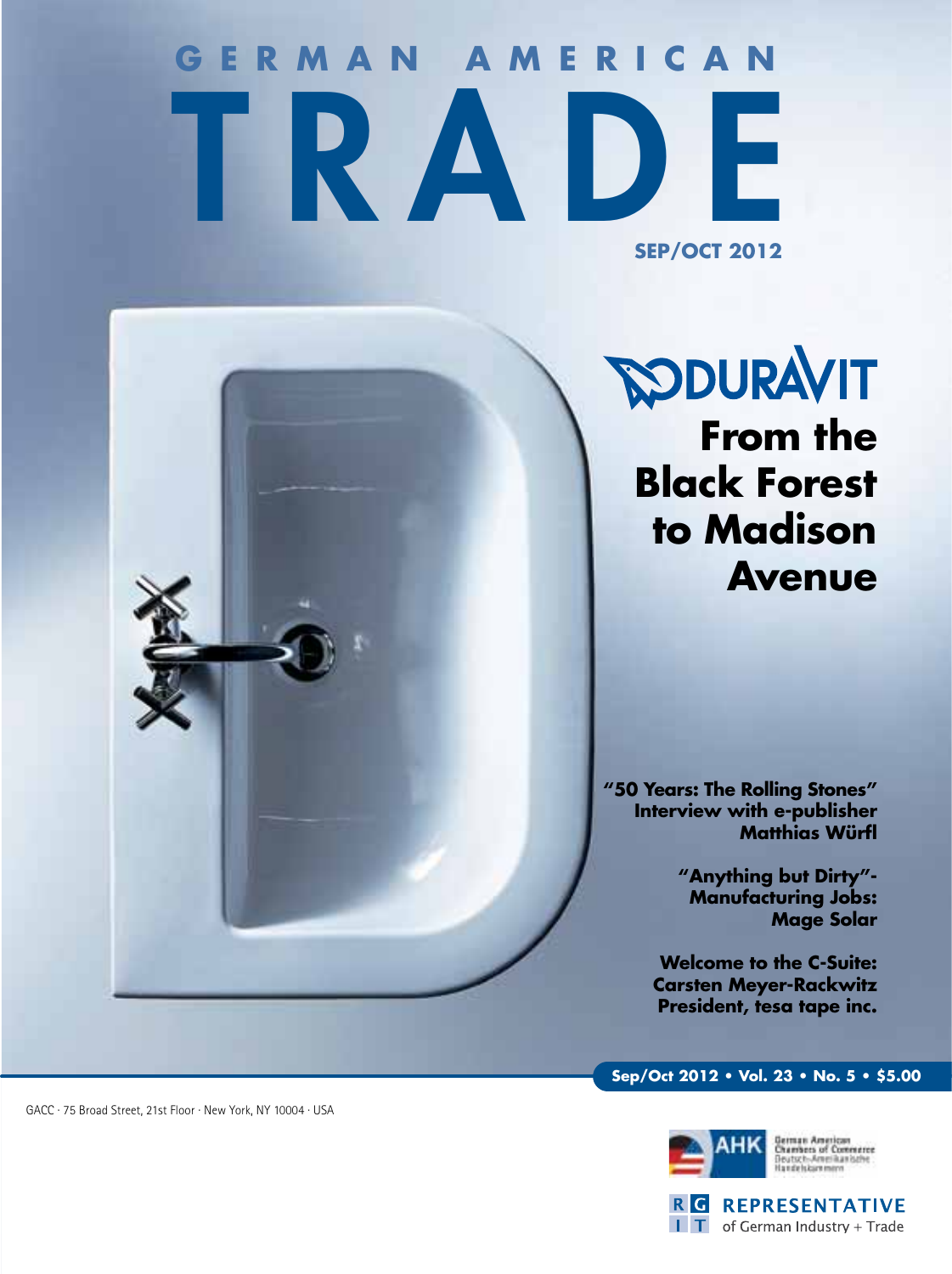

"Many German companies still overlook the opportunities available to them in the United States." **Gerd W. Kichniawy,**  founder and CEO of gatc LP.

### **USA Reloaded –**  Seizing the Hidden Potential!

*By Immanuel Otterski*

**T** he USA is the worlds largest<br>
economy. Despite the recent economic downturn, it still hasn't lost its appeal for foreign business. On the contrary – a stable currency, lean production methods, a reliable legal system and a huge buyer's market have been making it more attractive than ever for the "German Mittelstand" companies. And it's still growing!

Meanwhile more than 3,500 German companies are now actively conducting business in the U.S. market, including of course reputable powerhouses in the automotive, chemical, pharmaceutical, medical, green energy and engineering industry, such as Volkswagen, Siemens and Bayer. However, it is primarily the German mid-sized companies that have been in the spotlight lately, not only recognizing but also realizing the tremendous market potential and seizing the opportunities. Many of them have managed to better adapt to the market rather than trying to copy their European business model. The growing demand for new infrastructure such as roads, electricity and health care reinforces this commitment.

The U.S. market has proven itself as a dynamic and reliable growth region for German companies. The conditions here to make profits are consistently good including the outlook for the coming years.

However…

"Many German companies still overlook the opportunities available to them in the United States. They still rather focus on Asia, especially China and India, in the belief to make everlasting profits there – a misapprehension, considering the U.S. market in comparison", says Gerd W. Kichniawy, founder and CEO of gatc LP.

With his company in Atlanta, GA, he helps and supports European companies to establish themselves and grow their business in the North American market, but also assists foreign subsidiaries that face some 'roadblocks'. With 30 years of experience, he knows the 'rules of the game', the enormous market potential, and especially what it takes to succeed in the country of unlimited opportunities.

Obviously a company can also commit costly mistakes during a market entry without knowing existing market and cultural conditions. A European concept and a good business idea or product alone is not a guarantee for instant success, warns Gerd W. Kichniawy. It is often the misperception and underestimation of this diverse market.

Thus, the step across the Atlantic for the "newcomer" should not be taken too lightly, as many companies still believe. Too many German firms fail in their first attempt and fall behind